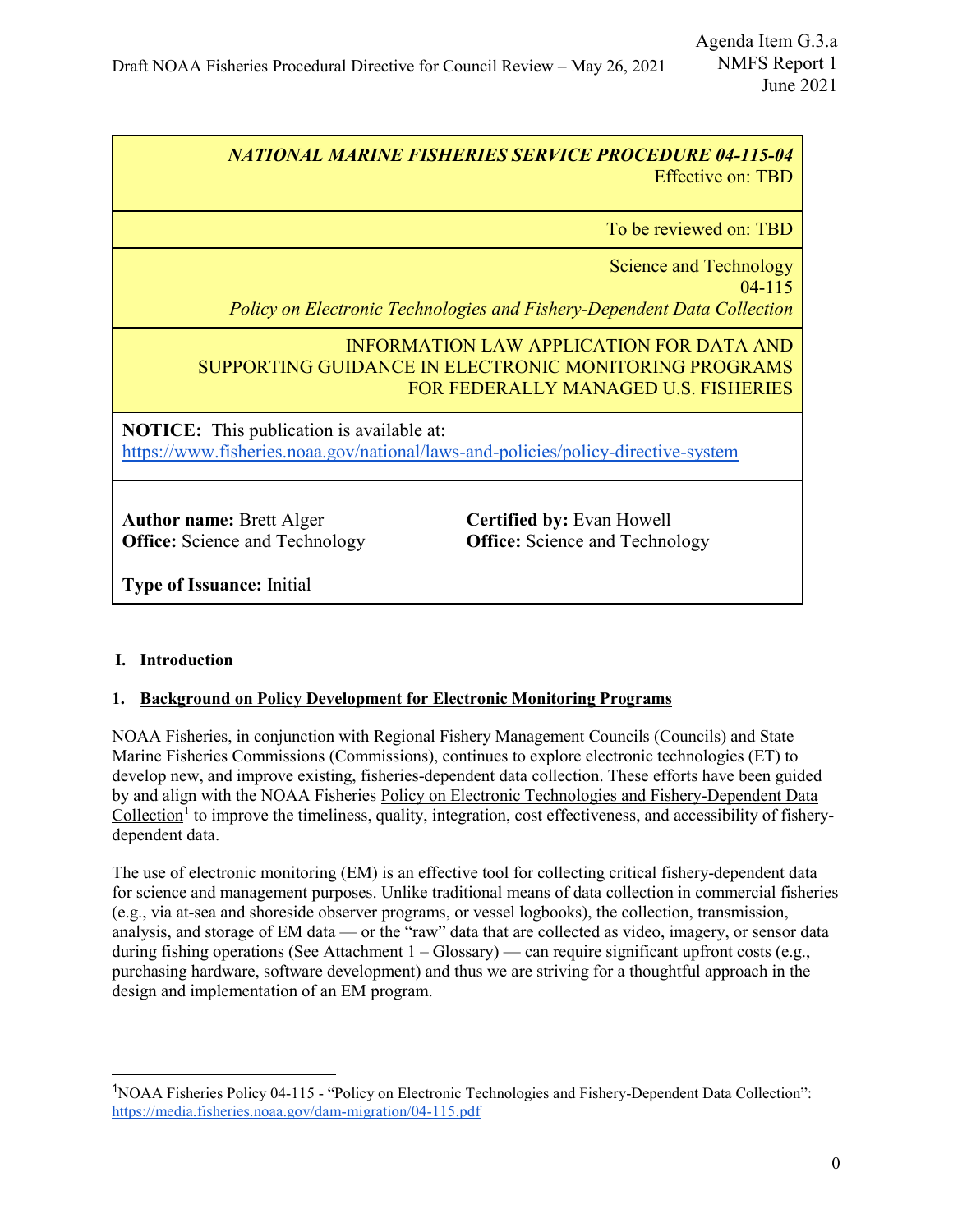In May [2](#page-1-0)019, NOAA Fisheries published a procedural directive<sup>2</sup> that established a framework for allocating costs of EM programs in federally managed U.S. fisheries between NOAA Fisheries and the fishing industry. This procedural directive provides a transparent and consistent framework for discussing and identifying NOAA Fisheries' and industry's respective cost responsibilities in existing and new EM programs. As part of this cost allocation guidance, the fishing industry raised concerns over their potential EM data storage costs and the length of time raw EM data must be stored. In April 2020, NOAA Fisheries published a second procedural directive<sup>[3](#page-1-1)</sup> on how long an EM service provider (See Attachment  $1$  -Glossary) should retain raw data when the fishing industry is responsible for the costs of storing and maintaining non-federal records. In conjunction with the National Archives and Records Administration (NARA), NOAA Fisheries established a 5-year retention schedule for raw EM data that are federal records (NARA plans to publish this schedule in June 2021).

## **2. Application of Information Law to Raw Electronic Monitoring Data**

Through engagement with Councils on development and implementation of EM programs, and based on comments from Councils and other partners when the policies noted above were released as draft versions, NOAA Fisheries recognizes that there is a need for clarity on how the Federal Records Act (FRA), the Freedom of Information Act (FOIA), and the confidentiality provisions of section 402(b) of the Magnuson-Stevens Fishery Conservation and Management Act (MSA) (collectively referred to as "Information Law") apply to raw EM data. The applicability of Information Law provides a framework of how raw EM data are managed, protected, and shared, but this is complicated by the different EM program configurations and resulting management of that data by different entities and under various storage and handling practices, including third-parties. For the purposes of this procedural directive, "third-party(ies)" refer to entities distinct from NOAA Fisheries, which include agency contractors and recipients of federal financial assistance (e.g., grant or cooperative agreement), Commissions, and EM service providers, that report a vessel's catch and discards and other information based on raw EM data. In addition, the application of Information Law to raw EM data managed by these different entities may impact EM program costs, as well as access to and use of the data by interested parties for business, conservation, or other purposes.

Section III.1 below provides information on how NOAA Fisheries applies Information Law to raw EM data.

## **3. Guidance on Access and Use of Electronic Monitoring Data**

NOAA Fisheries has a direct role in administering EM programs, either through implementing and funding monitoring programs, or by establishing program performance standards and guidance for industry-funded programs. In either case, NOAA Fisheries makes or receives raw EM data, but has not yet provided national guidance on how any of the EM information may be accessed and used internally within the agency, or potentially, how the information could be shared by NOAA Fisheries with external partners. Clarity on NOAA Fisheries' management of raw EM data across different programs would advance transparency and provide notice to interested parties.

Section III.2 below provides information on how NOAA Fisheries would manage access and use of raw EM data.

<span id="page-1-0"></span> <sup>2</sup> NOAA Fisheries Procedure 04-115-02 - "Cost Allocation in Electronic Monitoring Programs for Federally Managed U.S. Fisheries: <https://media.fisheries.noaa.gov/dam-migration/04-115-02.pdf>

<span id="page-1-1"></span><sup>&</sup>lt;sup>3</sup>NOAA Fisheries Procedure 04-114-03 - "Third-Party Minimum Data Retention Period in Electronic Monitoring Programs for Federally Managed Fisheries": <https://media.fisheries.noaa.gov/dam-migration/04-115-03.pdf>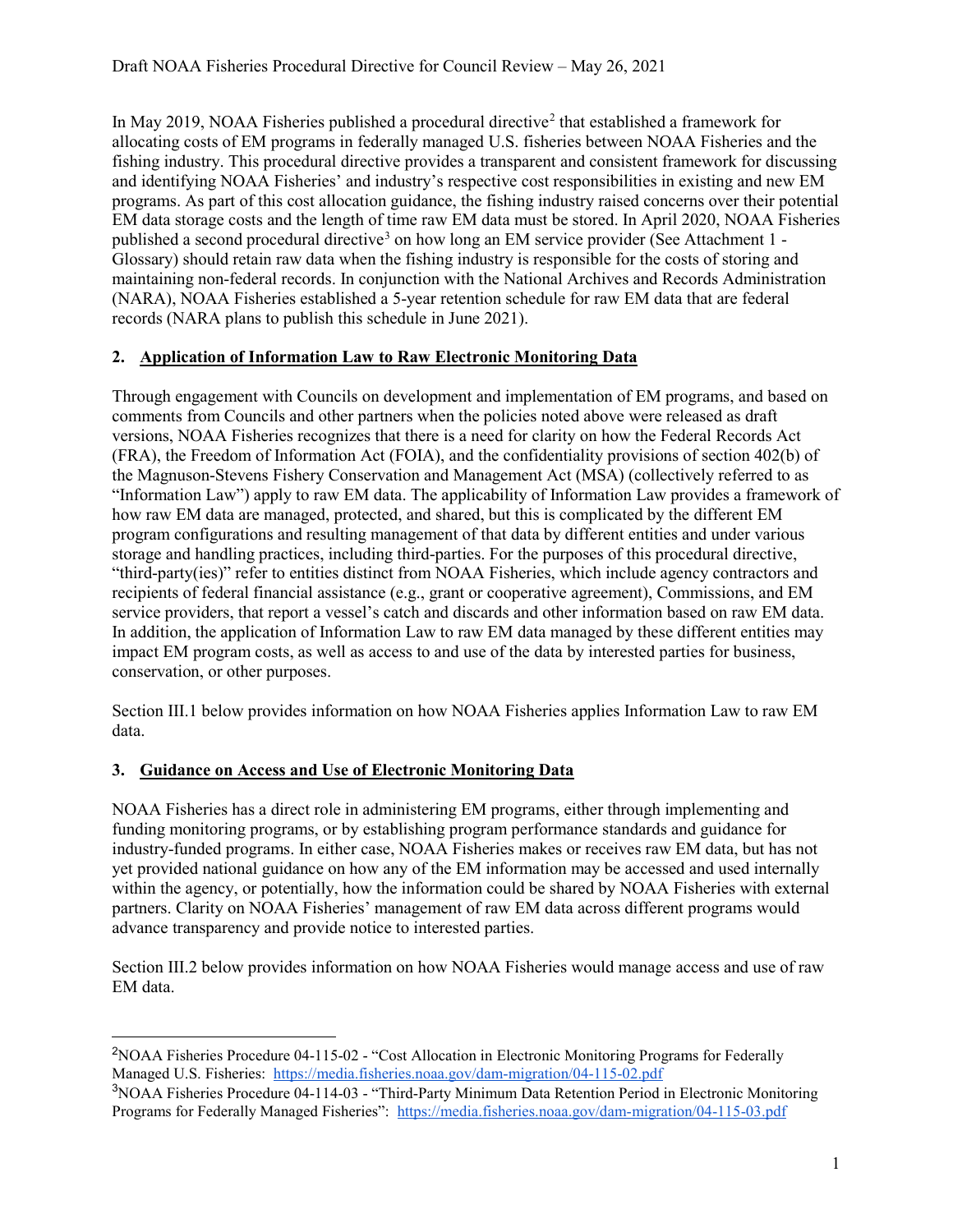# **II. Objective**

This procedural directive provides guidance on the application of Information Law to raw EM data that are made and retained by NOAA Fisheries, or a third-party in EM programs. This guidance should inform NOAA Fisheries; Councils; or third-parties, such as Commissions and industry-funded EM service providers. The information in this procedural directive should be used in the development of new, and adjustments to existing, EM program requirements through fishery management plans (FMPs) and FMP amendments, framework amendments, and other related fisheries management actions (e.g., actions addressing fisheries bycatch) to facilitate compliance with the MSA and other applicable law.

This procedural directive also provides additional guidance and clarification on how NOAA Fisheries would manage access and use of EM data within the agency and by its partners.

# **III. Guidance**

#### **1. Information Law Application to Raw EM Data**

| <b>Party Maintaining Raw EM Data</b>                                         | <b>FRA</b>                     | MSA 402(b)           | <b>FOIA</b>       |
|------------------------------------------------------------------------------|--------------------------------|----------------------|-------------------|
| <b>NOAA Fisheries</b>                                                        | Applies                        | Applies              | Applies           |
| <b>NOAA Fisheries Contractor</b>                                             | Does Not<br>Apply <sup>4</sup> | Applies <sup>1</sup> | Does Not<br>Apply |
| <b>NOAA Fisheries Federal Financial Assistance</b><br>Recipient <sup>2</sup> | Does Not<br>Apply <sup>4</sup> | Applies <sup>1</sup> | Does Not<br>Apply |
| <b>Fishing Industry Contractor/Service Agreements</b>                        | Does Not<br>Apply              | Applies <sup>3</sup> | Does Not<br>Apply |

Table 1. Summary of Information Law Application to Raw EM Data in Federal EM Programs

1 NOAA Fisheries would include a requirement in any contract or financial assistance award to maintain the confidentiality of raw EM data.

 ${}^{2}$ Entity is a recipient of a grant or is a party to a cooperative agreement.

<sup>3</sup>Given applicability of MSA 402(b), NOAA Fisheries expects regulations for an industry-funded EM program to require, as part of the EM service provider approval process, that third-parties have a means to protect raw EM data.

<sup>4</sup>This policy applies to a contractor or federal financial assistance awardee, who is not required to maintain raw EM data on a government system and who maintains raw EM data on a private system. Even if maintained on a private system, NOAA Fisheries could include a provision in a contract or in an award of federal financial assistance that requires raw EM data to be considered agency records and as such would be subject to the FRA and FOIA.

## *A. Federal Records Act (FRA)*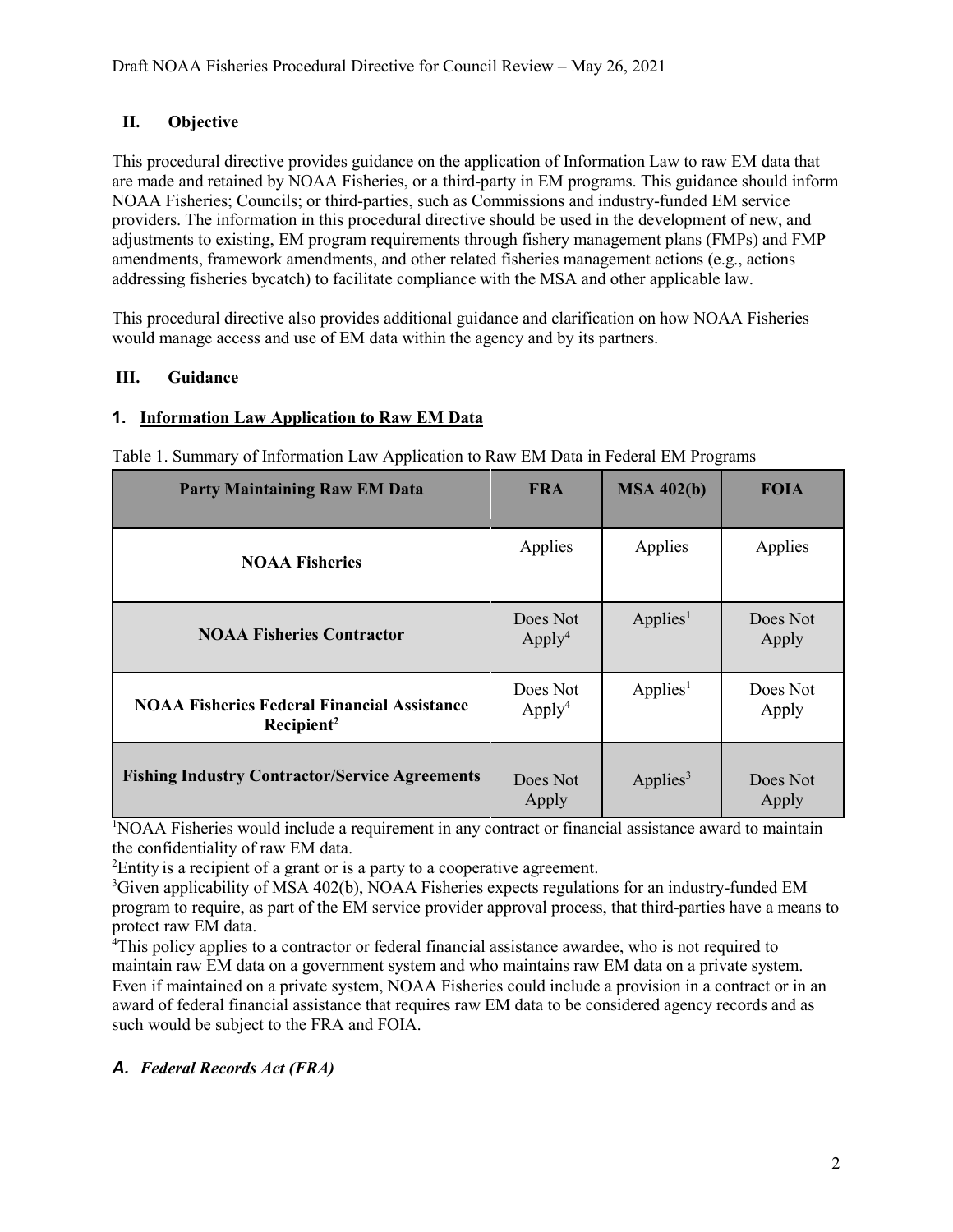The Federal Records Act, 44 U.S.C. § 3101, requires agencies to preserve records that contain adequate and proper documentation of its organization, functions, policies, decisions, procedures, and essential to its transactions. Therefore, raw EM data that meet this standard and that are made or received by NOAA Fisheries in the conduct of its official business would be retained as a "federal record" for FRA purposes. Records that are "federal records" for FRA purposes are maintained by NOAA Fisheries on a data retention and disposition cycle that is approved and executed by the NARA.

As stated in the introduction, NOAA Fisheries has established a 5-year disposition schedule for raw EM data that are federal records. The following describes what raw EM data are federal records subject to this disposition schedule.

## *Raw EM Data Made or Received by NOAA Fisheries*

Records made or received by NOAA Fisheries in the conduct of its official business are federal records. and would be stored for 5 years under the EM data disposition schedule published by NARA. In addition, EM programs collect and submit to NOAA Fisheries other types of data, such as summary information and compliance reports after the raw EM data has been processed and analyzed. However, these types of non-raw EM data are stored as federal records and managed under a separate retention schedule<sup>[4](#page-3-0)</sup> administered with traditional observer data, which is held indefinitely.

Section III.2.A below provides additional guidance on the use of web portals by NOAA Fisheries to access raw EM data maintained by a third-party.

#### *Raw EM Data that are not Federal Records*

Raw EM data that are made and retained by a third-party are not federal records and would not be subject to the federal record retention schedule. However, if data made and retained by a third-party (i.e., not a federal record) are submitted to and received by NOAA Fisheries for the conduct of its official business, that copy held by NOAA Fisheries becomes a federal record.

In the following third-party EM program configurations, any raw EM data retained by the third-party would not be treated as a federal record.

- 1) NOAA Fisheries contractor,
- 2) NOAA Fisheries federal financial assistance recipient (e.g., grant award to a Commission),
- 3) Fishing industry contracting directly with an EM service provider, or
- 4) Fishing industry acting as its own EM service provider.<sup>[5](#page-3-1)</sup>

Raw EM data that are retained by a third-party would be subject to the specific third-party data retention requirements established by the Fishery Management Council and NOAA Fisheries for the applicable EM

 <sup>4</sup> Please refer to schedule 1513 - "Fishery Law Enforcement and Surveillance Files":

<span id="page-3-0"></span><https://www.noaa.gov/sites/default/files/legacy/document/2020/Mar/chapter-1500-marine-fisheries.pdf>

<span id="page-3-1"></span><sup>&</sup>lt;sup>5</sup>A video monitoring system maintained by a vessel owner under 50 CFR 679.28(e) provides an example of where the fishing industry acts as its own EM service provider. Under that regulation, which applies to vessels operating in certain Alaska fisheries, video data collected through a vessel's video monitoring system is not transferred to a third-party contractor for processing. Instead, the regulation provides that it must be maintained by the vessel operator and made available on request by NOAA Fisheries employees, or any individual authorized by NOAA Fisheries and retained on board the vessel for no less than 120 days after the date the video is recorded, unless otherwise notified by NOAA Fisheries.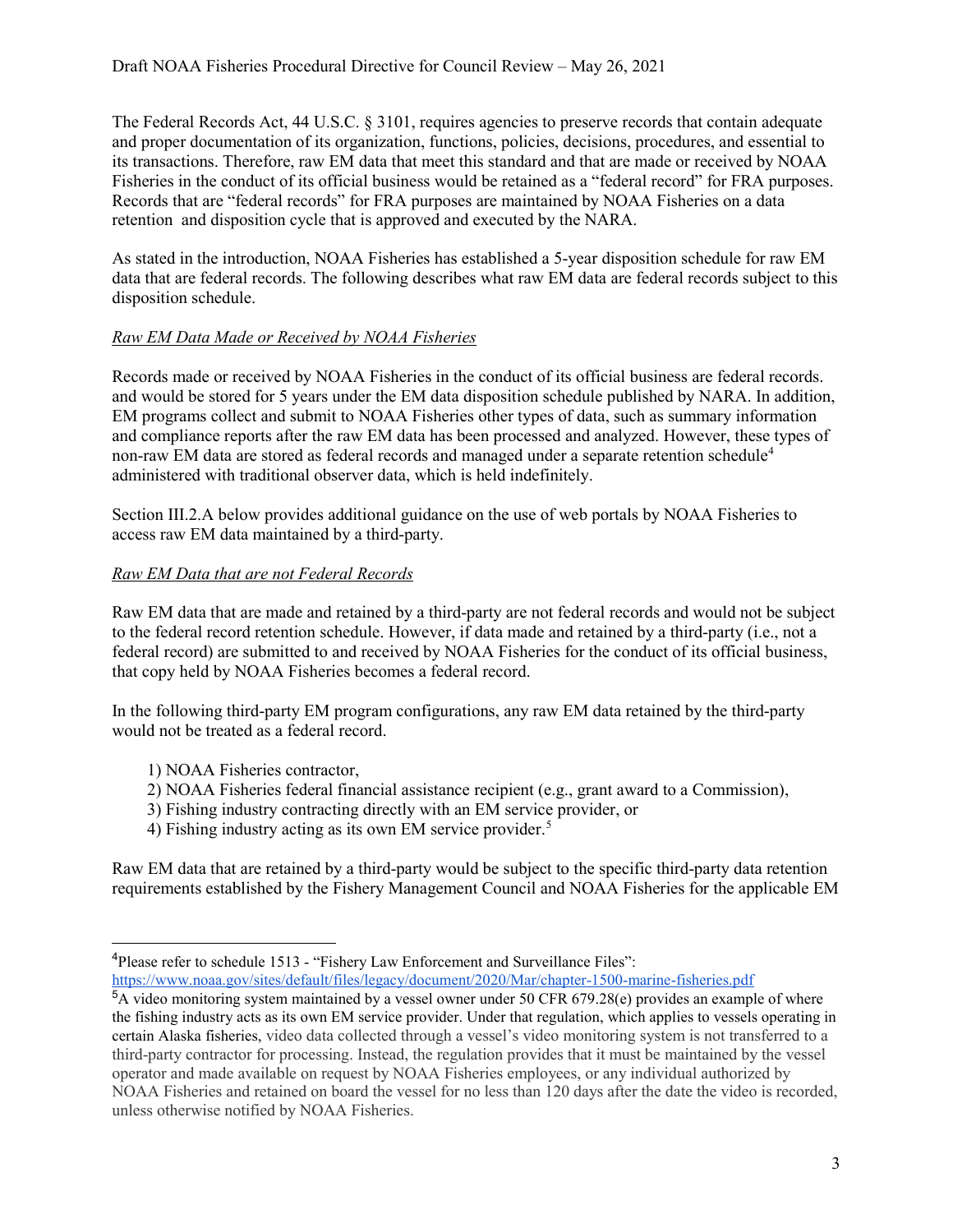program, using the guidance provided in the Procedural Directive for Third-Party Minimum Data Retention Period (referenced in Section I.1).

#### *B. Confidential Information under the Magnuson-Stevens Fishery Conservation and Management Act (MSA)*

Section 402(b) of the MSA requires the confidentiality of any observer information, which is defined under MSA Section 3(32) to include any information collected by an electronic monitoring system. As a form of observer information, all raw EM data are considered confidential information from the point of collection for MSA purposes, whether in the possession of NOAA Fisheries or retained by a third-party. However, there may be differences in how NOAA Fisheries and third-parties handle raw EM data for purposes of the MSA confidentiality requirements. Additionally, as this procedural directive describes, just because MSA confidentiality applies to data held by a third-party, this does not mean that the FRA and FOIA apply to the same data.

This procedural directive does not change any current practices that apply to the handling of observer information. For example, NOAA Fisheries would continue to make certain details of fishery interactions with marine mammals available to Marine Mammal Protection Act (MMPA) Take Reduction Teams (TRTs), which hold public meetings to develop recommended measures for the reduction of incidental take of marine mammals occurring in a fishery. Information that may be made available to MMPA TRTs includes imagery of interactions with marine mammals, provided that they do not reveal the identity of the vessel and crew or the business involved. In these cases, NOAA Fisheries would evaluate the imagery that captures the marine mammal interaction and take steps, if necessary and feasible, to obscure information prior to making it publicly available.

## *Third-Party Funded by NOAA Fisheries*

NOAA Fisheries would require that any agency contract or federal financial assistance award include a means to preserve the confidentiality of the raw EM data that are retained by the third-party. This would include any project or program in a fishery managed under the MSA, such as grant recipients developing an EM program in a federal fishery. There are multiple types of arrangements between NOAA Fisheries and third-parties, some of which may include other types of data management services in addition to EM program management.

## *Third-Party Funded (including Commissions) by the Fishing Industry*

The raw EM data maintained by third-parties are confidential information for purposes of MSA section 402(b), but are not subject to disclosure under the same exceptions listed below that apply to information held by NOAA Fisheries. A third-party that provides EM services must have a means to protect a vessel owner's raw EM data in order to satisfy the MSA confidentiality mandate that applies to that information. To ensure this, NOAA Fisheries expects regulations for industry-funded EM programs to require, as part of the EM service provider approval process, that third-parties have a means to protect raw EM data. In other words, to be approved, a third-party would need to disclose their policies for data confidentiality, access, and means to protect vessel owner EM data, which would be verified during the application review and approval process administered by NOAA Fisheries. NOAA Fisheries, however, would not review or enforce third-party contracts or other agreements; each vessel owner would be responsible for the protection of raw EM data and other information included in the service contract.

NOAA Fisheries considers raw EM data and related records that a vessel owner stores with an EM service provider as owned by the vessel owner. As a general matter, a third-party and its employees may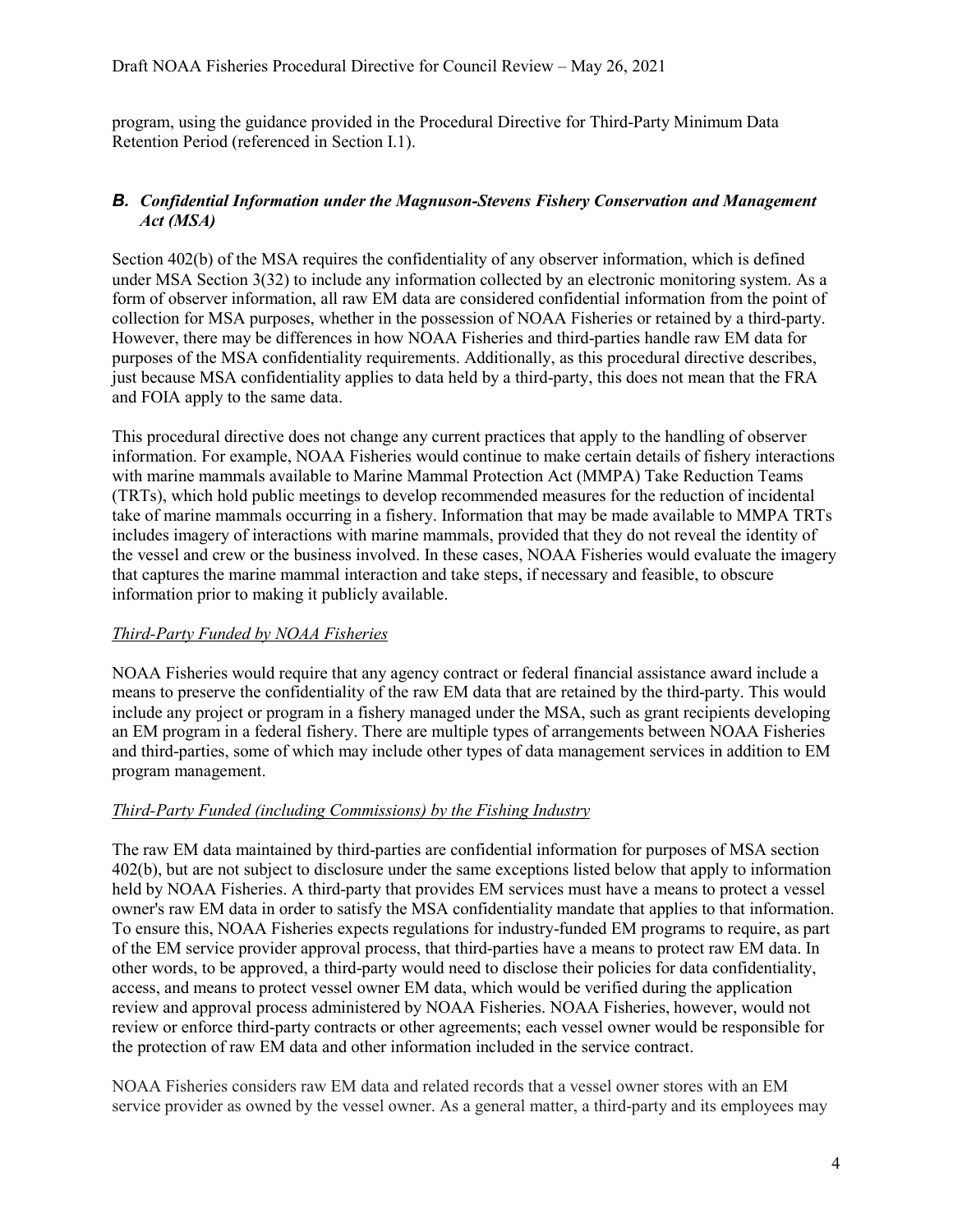release a vessel's raw EM data if authorized by the vessel owner or their authorized representative. NOAA Fisheries will require that any EM program authorize access to raw EM data by NOAA Fisheries for monitoring performance of EM program standards and other official business, and may provide access to an authorized State agency to facilitate enforcement of a program.

# *C. Freedom of Information Act (FOIA)*

The FOIA provides a public right of access to Executive Branch information in the federal government. Under FOIA, a person may request "agency records" that are created or obtained by an agency and subject to the agency's control at the time of the request. This standard generally limits the applicability of FOIA to EM records that are in NOAA Fisheries possession and control. Records that are "agency records" for purposes of FOIA may be responsive to a FOIA request. However, even if responsive, a record may be withholdable from public disclosure under one of the FOIA's nine exemptions.

## *Raw EM Data that are Subject to FOIA*

In the context of EM Programs, raw EM data and other records that NOAA Fisheries creates or obtains from a third-party, and has within its possession at the time a request is made, are records for FOIA purposes. This would include records submitted to NOAA Fisheries by a third-party or those that are submitted directly by the fishing industry. If FOIA applies to a record, it is subject to disclosure unless the record or a portion of the record may be withheld under a FOIA exemption.

Raw EM data in NOAA Fisheries possession, along with other forms of MSA confidential information, may be released under the specific exceptions listed in the MSA under paragraphs 402(b)(1) and (b)(2) or if aggregated or summarized in a form that does not disclose the identity or business of the submitter. Paragraph 402(b)(1) authorizes release of information, for example, to State employees responsible for FMP enforcement or when required by a court order; either situation may result in public disclosure of that information. Unlike other types of fisheries-dependent data (e.g., human observer data), raw video cannot be aggregated or summarized. Rather, NOAA Fisheries may need to implement a time-intensive and potentially costly process to obscure any raw EM data that identifies the business or submitter, and therefore, generally do not expect to release information outside of the exceptions listed in the MSA under paragraphs  $402(b)(1)$  and  $(b)(2)$ .

## *Raw EM Data that are Not Subject to FOIA*

The FOIA does not apply to raw EM data and/or any other records retained by a third-party outside of NOAA's possession and control. While the copy of a record that NOAA Fisheries obtains is subject to FOIA, the original record retained by the third-party is not.

## **2. Guidance on Access and Use of Electronic Monitoring Data**

## *A. Using a Web Portal to Conduct Secondary Video Review of a Third-Party*

NOAA Fisheries must ensure that third-parties (i.e., EM service providers or Commissions) contracting directly with the fishing industry are collecting and submitting information according to the specific performance and data standards established by each EM program. One means of ensuring these standards are being met is for NOAA Fisheries to conduct a second review of a portion of the raw video and associated summary data, independently from the third-party. At present, there is no national set of standards for this secondary video review process; they are currently developed, established, and published by each EM program. There may be program priorities that drive the amount of secondary review, such as the onboarding of a new EM service provider to a program, the performance of individual video reviewers employed by the EM service provider, or when new vessels enroll into an EM program.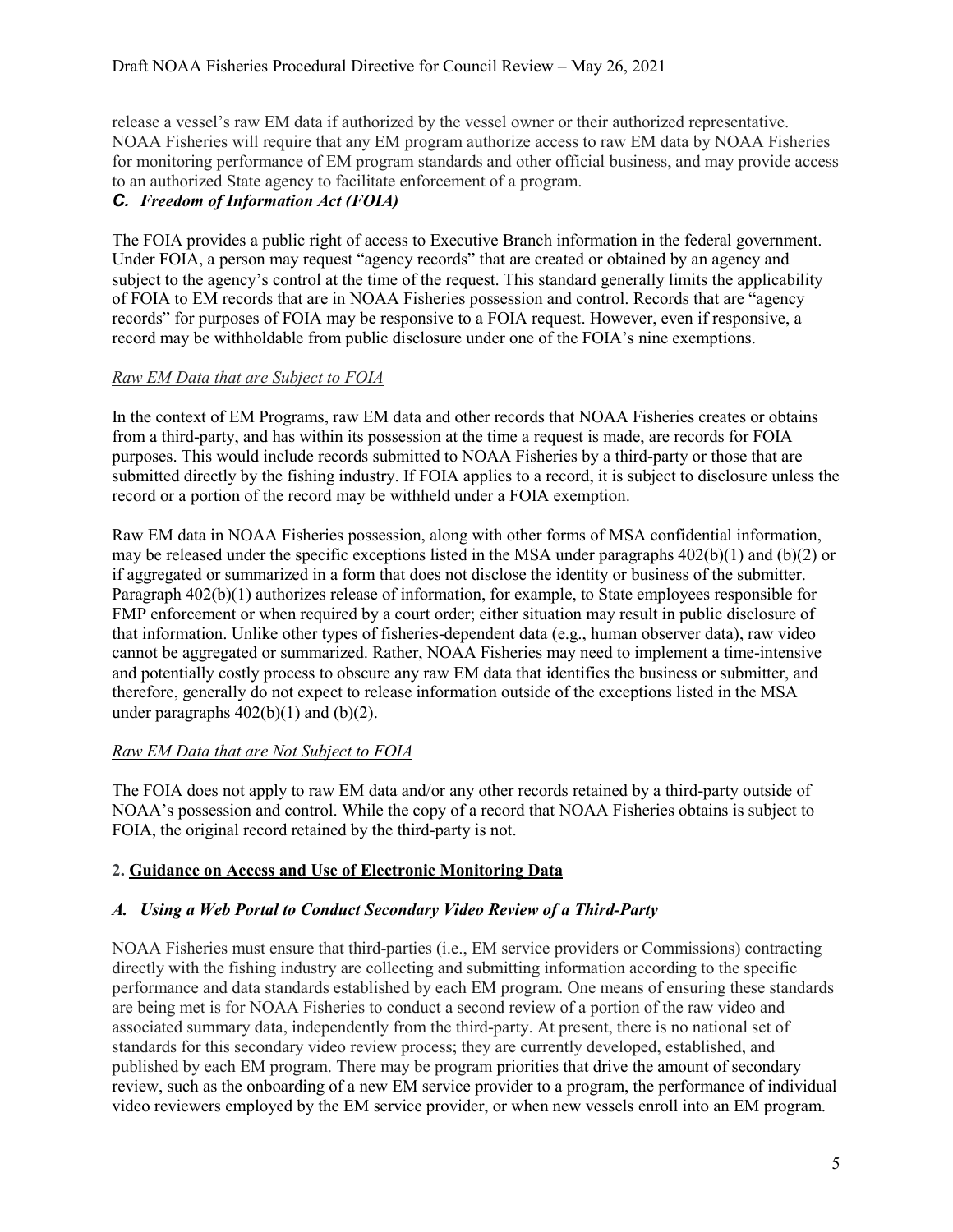Additionally, a program may prioritize secondary review based on the status of the stocks in a fishery (e.g., overfished), consistent with the objectives of the monitoring program. That said, if performance and data standards are being met as an EM program matures, the secondary review could be quite minimal and reduced over time.

One method of conducting a secondary review is through the use of a web portal, whereby the raw EM data are made available on a website that allows NOAA Fisheries to review the information remotely and analyze the data according to the same standards provided to the EM service provider. This provides NOAA Fisheries relatively immediate access to the information, which aids in providing more timely feedback to the EM service provider and the vessel upon review of the raw data. However, NOAA Fisheries must acquire and retain any record it uses for agency business, which extends to secondary video review conducted via a web portal when the record is used by the agency. For example, if NOAA Fisheries used the raw EM video reviewed through the web portal to analyze the data for comparison to the information submitted by the EM service provider, NOAA Fisheries would need to implement a requirement to obtain copies of that video to preserve it as a federal record. EM programs may develop different processes and procedures for acquiring raw EM data as part of a secondary video review process, but NOAA Fisheries would consistently apply the same standards of the FRA.

Section III.1.A above describes the FRA (i.e., FRA applies to information made or received by the NOAA Fisheries).

## *B. Third-Party Requirements and Performance Monitoring in an Industry-Funded EM Program*

An industry-funded EM program – like any at-sea monitoring program – will have objectives and associated reporting requirements, reflected in the FMP and its implementing regulations. The EMspecific reporting requirements may be narrow in scope, such as monitoring a vessel's catch and discards, or broader to include collection of bycatch occurring in the fishery. Whether narrow or broad in scope, the reporting requirements in an industry-funded EM program apply to each vessel owner who participates in the program and are carried out by a third-party on behalf of each vessel owner. Thus, as part of developing an industry-funded EM program, a Council and NOAA Fisheries should identify reporting requirement alternatives to ensure that the costs are evaluated for purposes of regulatory impact analysis as required under Executive Order 12866 and the Regulatory Flexibility Act. In addition, an industryfunded EM program's preferred alternative for reporting requirements must be identified in the program's implementing regulations to ensure that each vessel owner has notice of their reporting obligations.

The MSA requires certain data to be reported on the respective fishery, such as temporal and spatial information, fishing gear, and the method(s) to monitor by catch occurring in a fishery. Additionally, fishing vessels must self-report marine mammal injuries and mortalities, and many fisheries are subject to monitoring and reporting requirements for Endangered Species Act (ESA)-listed species. These monitoring and reporting requirements are satisfied through various means, including vessel logbooks and other standardized forms, such as the MMPA injury/mortality self-reporting form and, in many fisheries, human observer coverage. In cases where an industry-funded program supplements data collected from other monitoring and reporting mechanisms, the requirements for those other mechanisms continue to apply. NOAA Fisheries notes that a narrowly-focused industry-funded EM program may forgo opportunities for streamlining and integrating the other monitoring and reporting requirements that apply to the fishery. For these reasons, NOAA Fisheries will continue to evaluate the ability of EM systems to collect a wide-range of fisheries information, including collecting bycatch of protected species data, with the goal of trying to integrate data collection tools and reduce costs across all monitoring programs, including those funded by the fishing industry. In the event that an industry-funded EM program replaces other monitoring or reporting requirements, NOAA Fisheries would work with the appropriate Council(s) and industry partners to evaluate how to replace and improve that data collection through EM or an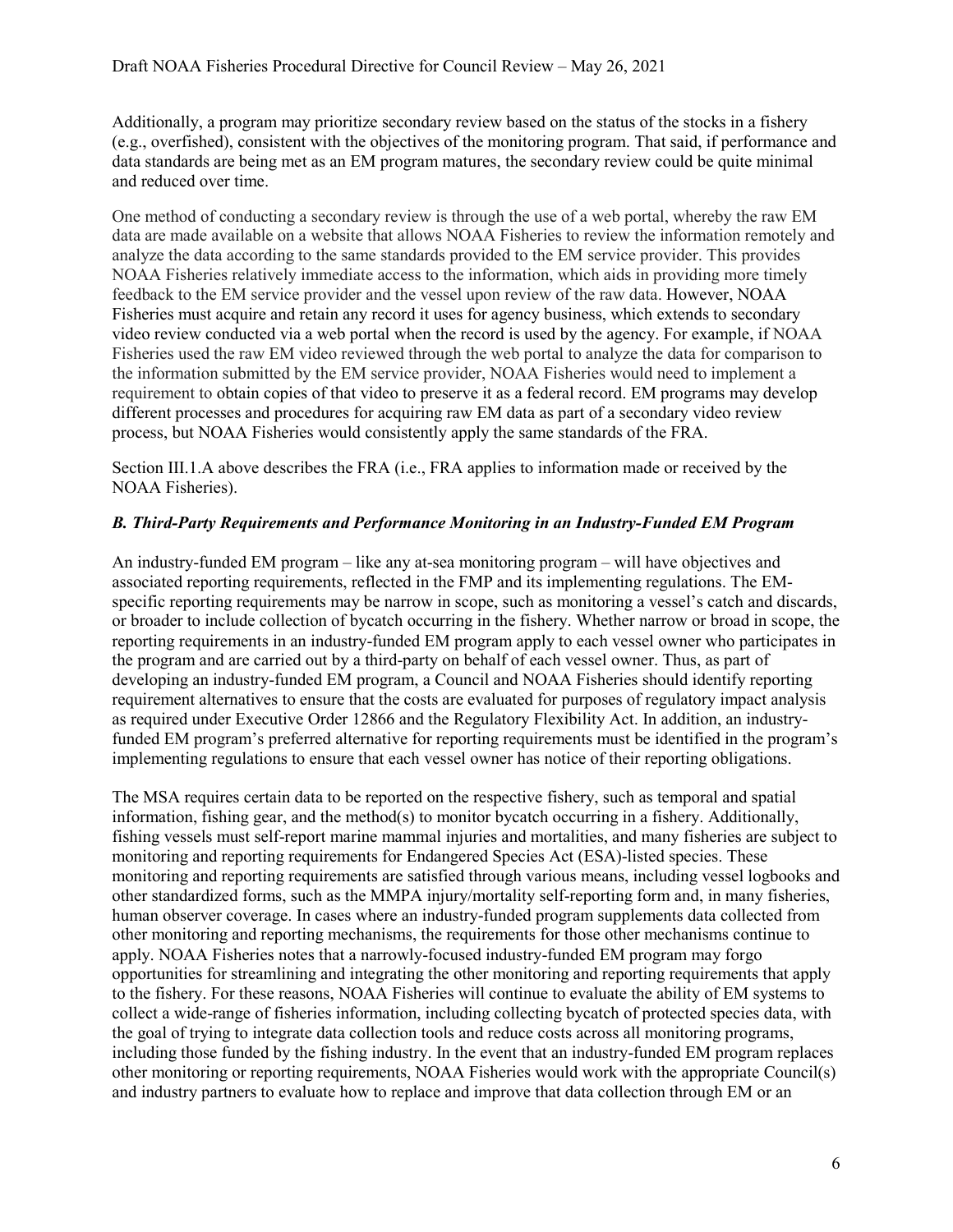appropriate alternative, to ensure we are meeting our statutory mandates.

#### *Monitoring Third-Party Performance*

As described above, NOAA Fisheries must ensure that third-parties contracting directly with the fishing industry are collecting and submitting information according to the specific performance and data standards. The rate of secondary video review should be driven by the program's monitoring objectives and would not be enhanced to supplement monitoring outside of those bounds. For example, in conducting secondary review, NOAA Fisheries may find bycatch or interactions with protected species that are not required to be reported by a vessel owner from the EM system. Should that occur, NOAA Fisheries would not increase the rate of secondary review that applies under the program. Rather, the rate of secondary video review would be driven by the performance of the vessel and the third-parties' compliance with the industry-funded EM program's goals and data collection requirements, as reflected in the program's implementing regulations. However, even though the secondary video review would be tailored to third-party and vessel performance monitoring, NOAA Fisheries would potentially receive raw EM data that captures other fisheries catch and events, outside the scope of the program. Should that occur, and even if the data meets EM program standards, NOAA Fisheries may use that information for performance of its statutory functions, like any other form of information maintained under the FRA.

#### *C. NOAA Fisheries' Access and Use of EM Information*

#### *Primary and Secondary Video Review - Non-Fishing Related Events*

During the process of reviewing raw EM data, reviewers may observe non-fishing events. NOAA Fisheries does not have jurisdiction to enforce non-fishing related laws and regulations but can refer information about non-fishing events to the U.S. Coast Guard and other appropriate agencies for further investigation. If non-fishing events are seen opportunistically during the secondary review process, NOAA Fisheries may apply one of the MSA confidentiality exceptions and disclose that information to the appropriate authorities.

#### *Non-EM Program Access and Use of Raw EM Data*

Once NOAA Fisheries receives any raw EM data, it becomes an agency record and may be used for a range of programmatic purposes. NOAA Fisheries employees, contractors, and federal financial recipients may access raw EM data that is an agency record if necessary to carry out functions under the MSA or other authorities including the MMPA and ESA. However, NOAA Fisheries would apply the same policies regarding access to the raw and summary EM data similar to other types of data collection programs, such as observer data, ownership interest data, and economic data. For example, when a program receives internal agency requests for access to raw EM data, the program first would try to determine if summary and/or aggregated EM data would suffice. If not, the program would identify the potential users and how they would use the raw EM data. Because raw EM data are confidential under MSA, with some exceptions described in this directive, staff given access to raw EM data may be required to sign a statement of nondisclosure in which they acknowledge that raw EM data are considered confidential information and the penalties for unauthorized disclosure of that information. NOAA Fisheries may also provide employees of other federal agencies with such access for work related to fisheries conservation and management and other purposes specified in the exceptions to the MSA confidentiality requirements. This type of access may also include a requirement to sign a statement of non-disclosure.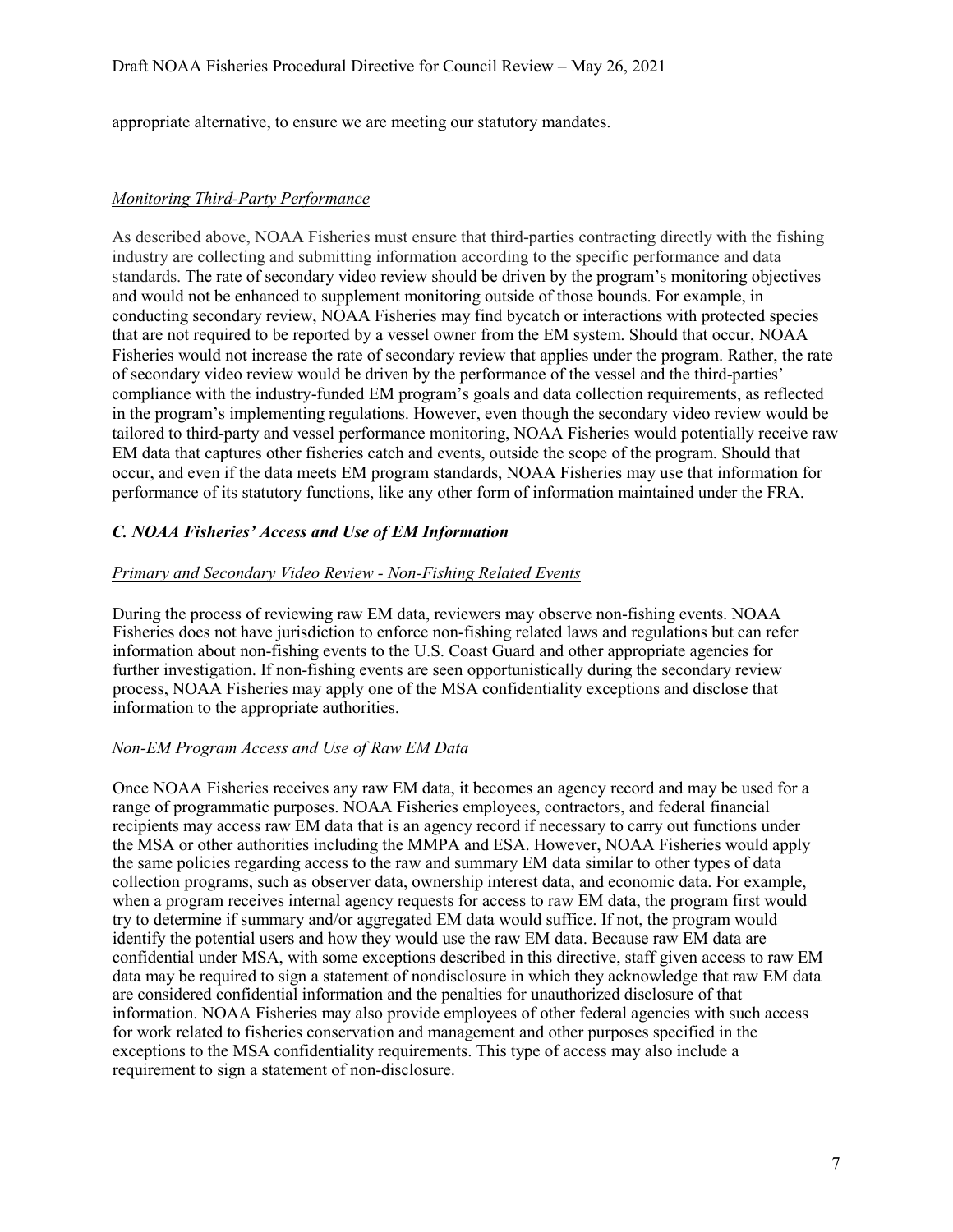#### **IV. Implementation Guidelines**

NOAA Fisheries and Councils should use the guidance in this procedural directive to formally establish requirements for applying MSA confidentiality requirements, FOIA, and FRA to EM data when developing new, or adjusting existing, EM programs through FMPs or FMP amendments and implementing regulations. Those processes include an opportunity for public notice and comment.

#### **1. Implementation Timelines**

NOAA Fisheries expects adherence to this guidance on how to apply the FRA, FOIA, and MSA confidentiality provisions to raw EM data and the guidance on access and use of information as soon as practicable from the effective date of when this directive is published. EM programs that are being developed should implement requirements for all newly collected EM data in a program. For EM data collected prior to the development of this procedural directive, such as data collected under an Exempted Fishing Permit preceding development and implementation of final regulations for an EM program, processes for applying the FRA, FOIA, and MSA confidentiality provisions to existing records and data should be identified, examined, and processed accordingly.

#### **2. Measuring Effectiveness**

EM programs are a new and evolving means of collecting fishery-dependent data. NOAA Fisheries will revisit this guidance as it continues to implement new programs and new and/or increasing data-related handling, processing, access, and use issues arise.

#### **Attachment 1 – Glossary**

**Electronic Monitoring (EM)** – The use of technologies—such as video cameras, gear sensors, and reporting systems—to monitor fishing operations, effort, and/or catch.

**Electronic Monitoring (EM) Data** – The data that are created in the collection of fishery-dependent data by EM systems including the video, images, or other sensor data during fishing operations as well as the metadata that provides information about the raw data (e.g., trip sail date, vessel information).

**Electronic Monitoring (EM) Service Provider** – For the purpose of this procedural directive, an EM service provider refers to any organization certified and/or permitted by NOAA Fisheries and arranged for by the fishing industry, a Regional Fishery Management Council, or other entity that is engaged in the collection, handling, and dissemination of fisheries-dependent EM data. EM providers may include private businesses, Commissions, non-governmental organizations, or fishing and natural resource advocacy groups.

**Electronic Technology(ies) (ET)** – Any electronic tool used to support fisheries monitoring both onshore and at sea, including electronic reporting (e.g., e-logbooks, tablets, and other input devices), electronic monitoring (e.g., electronic cameras and gear sensors on-board fishing vessels), and vessel monitoring systems.

**Fishery-dependent Data Collection Program** – Data collected in association with commercial, recreational or subsistence/customary fish harvesting or subsequent processing activities or operations, as